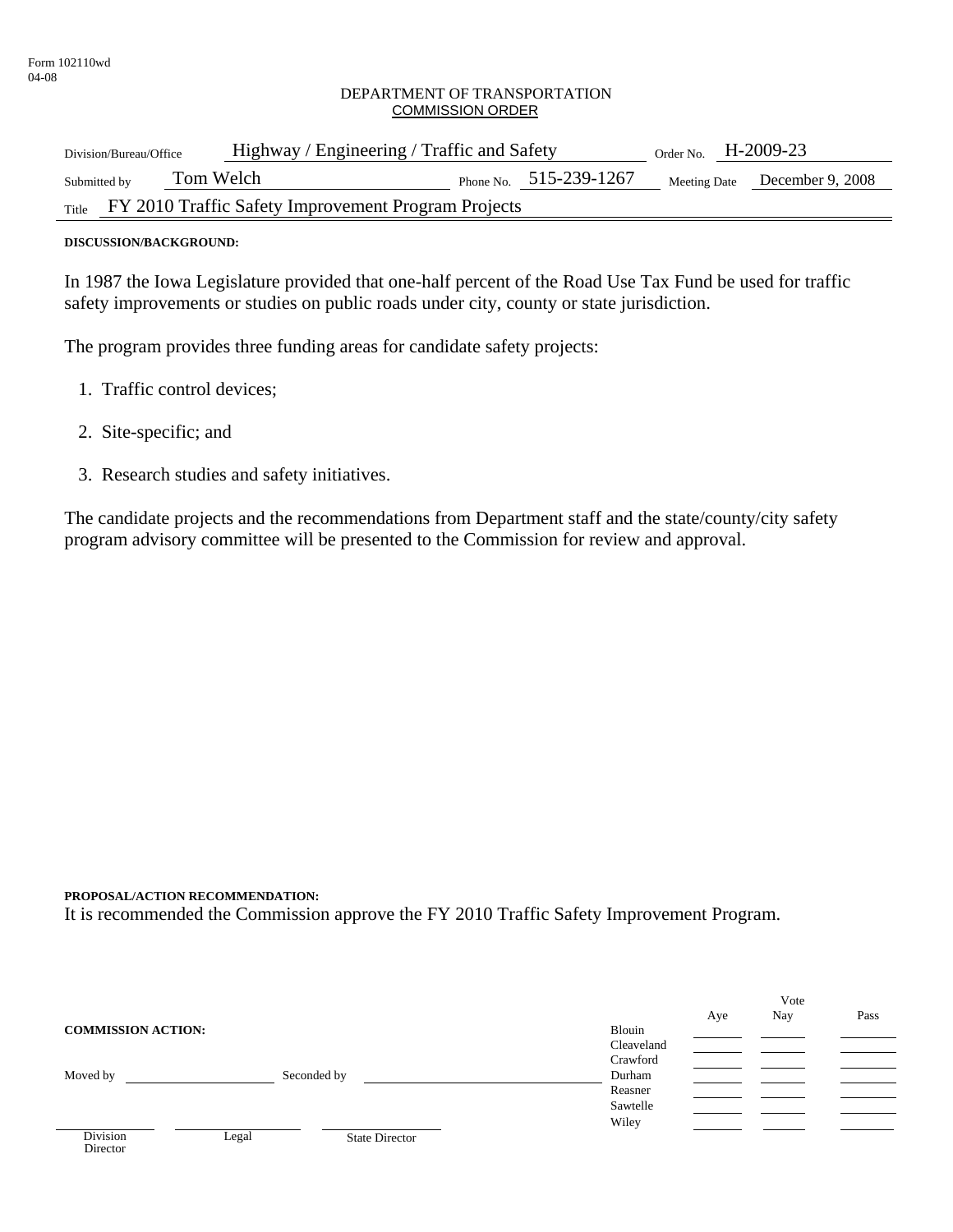### H-2009-23

Tom Welch, Office of Traffic and Safety, said at the November workshop we discussed the fiscal year 2010 state funded traffic safety program which consists of 43 projects requesting \$6,366,000. He requested Commission approval of the program.

Commissioner Wiley moved, Chairwoman Crawford seconded the Commission approve the FY 2010 Traffic Safety Improvement Program. All voted aye.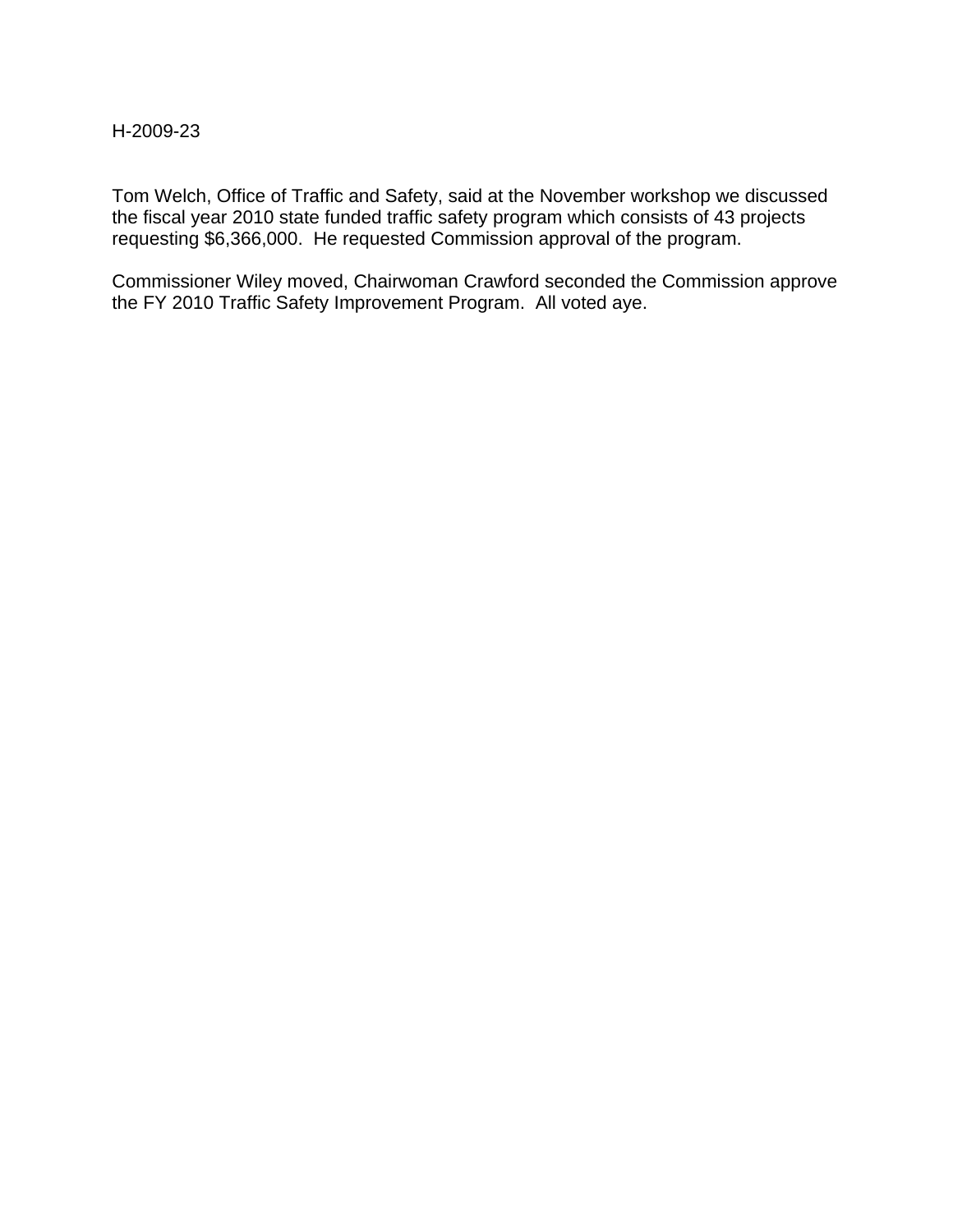# Traffic Safety Improvement Program

# FY 2010

# All Funded Projects

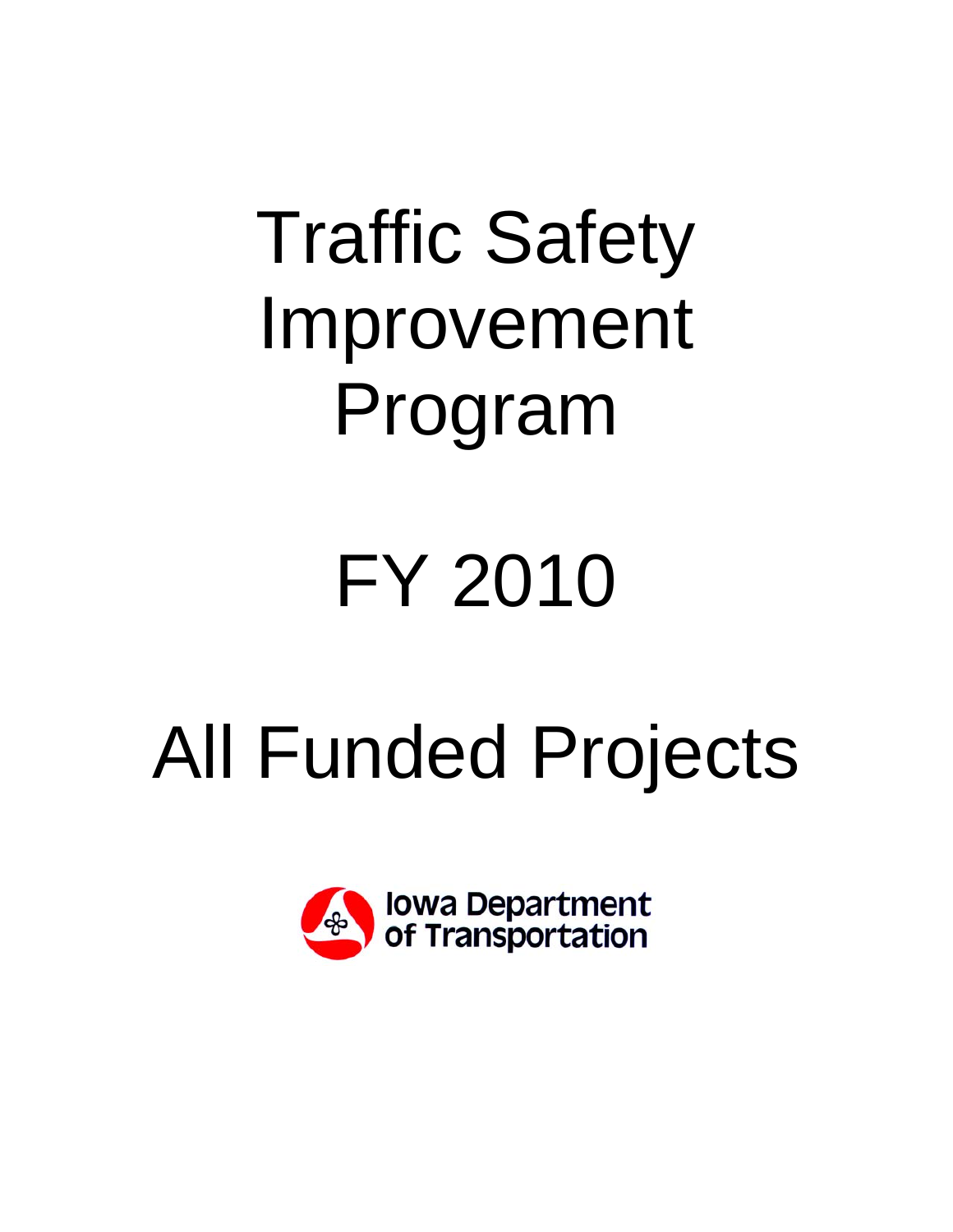## Site Applications

| Co.                                           | <b>Requesting</b><br><b>Agency</b> | <b>Route</b>                            | <b>Location</b>                                         | <b>Approved \$</b> |
|-----------------------------------------------|------------------------------------|-----------------------------------------|---------------------------------------------------------|--------------------|
| 7                                             | City of<br>Waterloo                | <b>US 218</b><br>(Washington<br>$St.$ ) | At intersection with Williston<br>Ave. / W18th St.      | 101,000            |
| 7                                             | City of<br>Waterloo                | <b>US63</b><br>(Sergeant<br>Rd.)        | At intersection with<br>Ridgeway Ave.                   | 375,000            |
| 20                                            | Clarke<br>County                   | IA 152                                  | North of Osceola                                        | 416,000            |
| 21                                            | <b>Clay County</b>                 | <b>B24</b>                              | From 130th Ave., east 6.5<br>miles                      | 500,000            |
| 29                                            | District 5                         | <b>US61</b>                             | At intersection with Mt.<br>Pleasant St. in Burlington  | 232,000            |
| 31                                            | City of<br>Dubuque                 | Pennsylvania<br>Ave.                    | From IA 32 (Northwest<br>Arterial) to Vizaleea Dr.      | 500,000            |
| 31                                            | District 6                         | <b>US 52</b>                            | From Durango, east to<br>Sageville                      | 500,000            |
| 31                                            | District 6                         | <b>US 52</b>                            | From west of Rickardsville,<br>east to Durango          | 500,000            |
| 50                                            | Jasper<br>County                   | Various                                 | Various locations within the<br>County                  | 30,000             |
| 57                                            | City of Cedar<br>Rapids            | 29th St. NE                             | At intersection with Oakland<br>Rd.                     | 85,000             |
| 58                                            | Louisa<br>County                   | Co. Rd. X17                             | 1 - 2 miles northwest of<br><b>Columbus Junction</b>    | 372,000            |
| 77                                            | City of Clive                      | <b>University</b><br>Blvd.              | From 78th St. to NW 84th<br>St.                         | 155,000            |
| 77                                            | City of Des<br><b>Moines</b>       | E. Indianola<br>Ave.                    | From SE 14th St. to<br><b>Jackson Elementary School</b> | 500,000            |
| 77                                            | City of Des<br><b>Moines</b>       | SW 9th St.                              | From Kenyon Ave. to Titus<br>Ave.                       | 500,000            |
| 77                                            | City of Des<br><b>Moines</b>       | Hubbell Ave.                            | At intersection with Easton<br>Blvd.                    | 100,000            |
| 77                                            | City of<br>Windsor<br>Heights      | US <sub>6</sub><br>(Hickman Rd.)        | At intersections with<br>Westover Blvd. and 63rd        | 500,000            |
| FY 2010 Site Application Total<br>\$5,366,000 |                                    |                                         |                                                         |                    |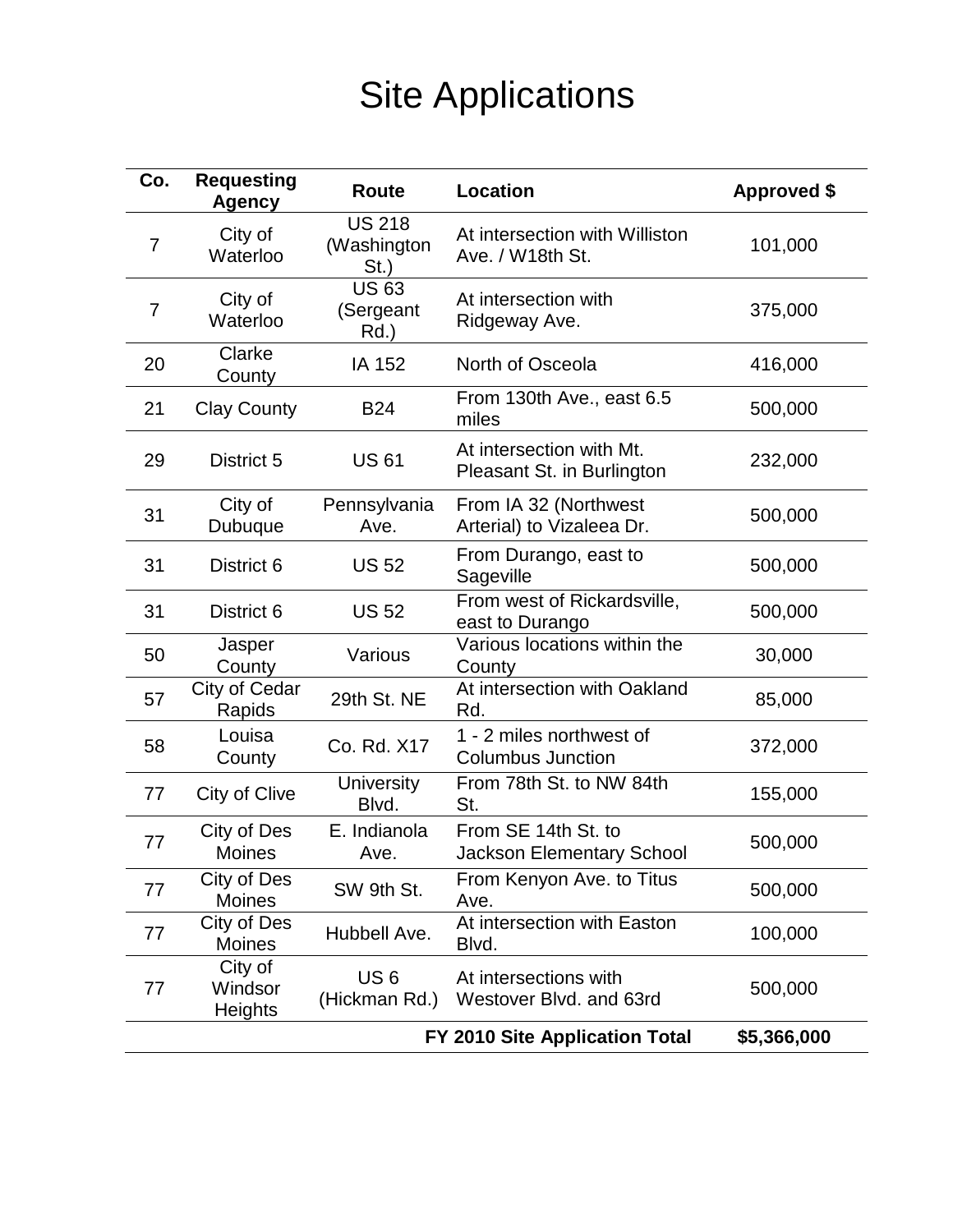## Traffic Control Devices

| Co.                                               | <b>Requesting</b><br><b>Agency</b>               | <b>Route</b>                       | <b>Location/Description</b>                                                          | <b>Approved \$</b> |
|---------------------------------------------------|--------------------------------------------------|------------------------------------|--------------------------------------------------------------------------------------|--------------------|
| 50                                                | Jasper<br>County                                 | <b>County Roads</b><br>S6g and F48 | Upgrade warning and<br>regulatory signs                                              | 12,500             |
| 57                                                | City of Cedar<br>Rapids                          | 1st Ave. E                         | At intersection with 7 <sup>th</sup> St. -<br>Upgrade pavement<br>markings and signs | 35,000             |
| 57                                                | City of Cedar<br>Rapids                          | Various                            | Metro and ground mounted<br>street name sign upgrades                                | 12,300             |
| 63                                                | City of Pella                                    | Washington<br>St.                  | At intersection with West 3 <sup>rd</sup><br>- Add traffic signals                   | 75,000             |
| 78                                                | City of<br>Council<br><b>Bluffs</b>              | Various                            | 25 intersections - Upgrade<br>traffic signal controllers                             | 10,000             |
| 85                                                | City of Ames                                     | Lincoln Way                        | At intersection with Sheldon<br>Ave. - Upgrade traffic<br>signals                    | 50,000             |
| 85                                                | City of Ames                                     | Lincoln Way                        | At intersection with Ash<br>Ave. - Upgrade traffic<br>signals                        | 50,000             |
| 89                                                | Van Buren<br>County                              | Various                            | Upgrade and add chevron<br>signs                                                     | 13,868             |
| 94                                                | Webster<br>County                                | Various                            | Upgrade chevron signs                                                                | 5,451              |
| 94                                                | Webster<br>County                                | Various                            | Upgrade warning and<br>regulatory signs                                              | 15,000             |
| 94                                                | Webster<br>County                                | <b>US 20</b>                       | At intersection with Co. Rd.<br>P73 - Add intersection<br>lighting                   | 10,523             |
|                                                   | lowa DOT<br>Office of<br>Local<br><b>Systems</b> | Statewide                          | Statewide - Small City Sign<br><b>Replacement Program</b>                            | 210,358            |
| FY 2010 Traffic Control Devices Application Total |                                                  |                                    | \$500,000                                                                            |                    |